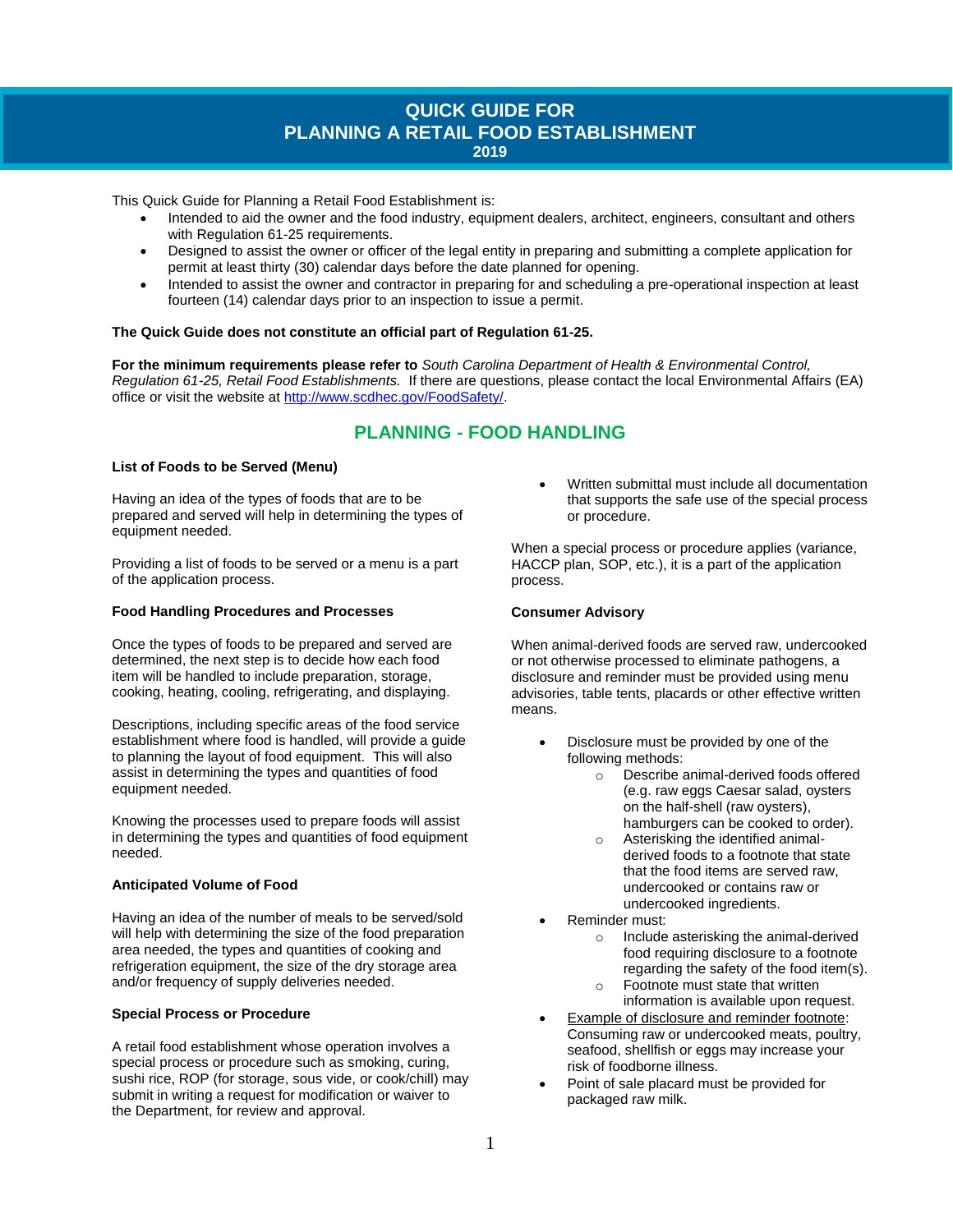o Packaged raw milk must meet the requirements of R. 61-34, *Raw Milk for Human Consumption.*

Identifying whether a consumer advisory is required is a part of the application process.

# **DESIGN AND CONSTRUCTION**

#### **Living and Sleeping Quarters**

- A private home, a room used or directly opening into a room used as living or sleeping quarters may not be used to conduct retail food establishment operations.
- On premises living and sleeping quarters provided for lodging registration clerks or resident managers must be separated from rooms and areas used for Retail Food Establishment operations.

#### **Type of Retail Food Establishment**

Identifying the type of retail food establishment and any additional operations involved with the retail food establishment is a part of the application process.

- Restaurant: Quick serve, fast casual, deli, convenience store, ice cream parlor, full service, buffet, commissary, take-out, shared use, etc.
- Institution: School cafeteria, jail, correctional facility, hospitals, nursing facilities, etc.
- Grocery Store (with food preparation areas): Meat market, seafood market, deli department, bakery department, produce department, etc.
- Mobile Food (must be associated with a commissary): Pushcart, food truck, food trailer, etc.

For additional operations, see R. 61-25, Chapter 9, Standards for Additional Retail Food Establishment Operations.

#### **Drinking Water Supply**

Drinking water supply must be under pressure to all fixtures and equipment and from an approved source that is:

- A public water system of a city, town or other municipality, or
- A public water system (such as a well), constructed for use by the retail food establishment.
- Of sufficient capacity to meet peak water demands.

Providing information on the drinking water supply is a part of the application process.

#### **Backflow Prevention (Water)**

To protect the drinking water supply from contamination by questionable water, chemicals or other source of pollution, a method of backflow prevention must be provided at each point of use at the retail food establishment.

Backflow prevention may be achieved by:

- An air gap between the water supply inlet and the flood level rim of the plumbing fixture, equipment or non-food equipment.
	- o Air gap must be at least twice the diameter of the water supply inlet (spigot).
	- o Air gap may not be less than one (1) inch.
- Backflow prevention devices that must meet ASSE standards specified for the application.
	- o A back-flow prevention device must be located so that it may be serviced and maintained.

Examples of fixtures that may require backflow prevention: Warewasher, hose reel, disposal, waste pulper, dipper well, proofer, automatic fill water line on a steam table or a pasta cooker (rethermalizer); submerged water line on a wok stove or scrapping trough; water connection on a water chiller, convection steamer, rotisserie oven, rack oven or combi-therm oven; beverage dispensers, coffee/tea makers and interior and exterior hose bibs if a hose is attached.

**\*\*The main backflow prevention device required by the water supplier protects the main water supply only. In other words, it protects others from potential contamination from your facility. It does not provide protection from possible contamination within your facility.**

Note: A simple untested check valve is not very reliable and is not considered an acceptable method of backflow prevention.

Providing information on backflow prevention (water) is a part of the application process.

#### **Sewage Disposal**

Liquid waste containing animal or vegetable matter (sewage), that may also include chemicals, must be disposed through one of the following approved facilities:

- A public sewage treatment plant.
- An individual sewage disposal system (such as a septic tank system).

Providing information on the method of sewage disposal is a part of the application process.

#### **Backflow Prevention (Sewage)**

A direct connection must not exist between the sewerage system and any drains connected to equipment in which food, portable equipment or utensils are placed.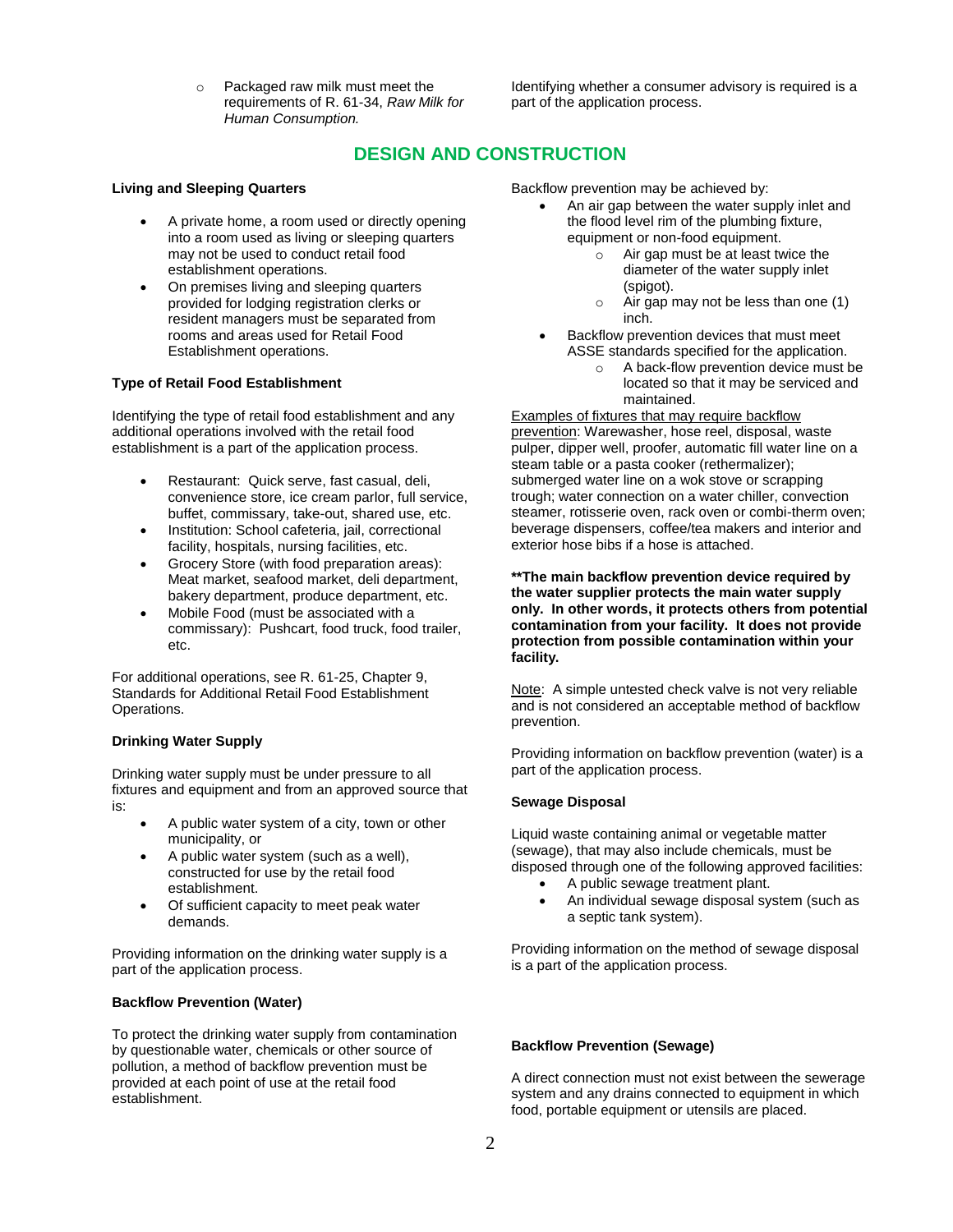Examples: Steam table, ice bin, ice machine, beverage dispenser, warewashing machine, wok stove, dipper well, buffet bar (ice or hot), condensate drain line.

## Exceptions:

- A warewashing or food preparation (culinary) sink may have a direct connection, unless otherwise required by law.
- When a warewashing machine is located within five feet of a trapped floor drain serving the machine, the machine waste outlet may be connected directly on the inlet side of the properly vented floor drain.

# **Grease Trap/Grease Interceptor**

The purpose of a grease trap or a grease interceptor is to reduce the amount of fat, oil and grease (FOG) that enters a wastewater disposal system. Whether a grease trap or grease interceptor is required, is determined by the sewer purveyor.

Providing information on the grease trap or grease interceptor is a part of the application process.

For information on an individual sewage disposal system and grease traps or grease interceptors, refer to *South Carolina Department of Health & Environmental Control, Regulation 61-56, Onsite Wastewater Systems.*

## **Grease Trap:**

When installed, a grease trap must be located outside so that it is easily accessible for cleaning and maintenance.

**Exception:** When the building is the property line, a grease trap may be installed inside the Retail Food Establishment provided it meets the following installation requirements.

- A grease trap located inside a retail food establishment must not be installed in:
	- o Food preparation, dispensing or storage areas.
	- o Food equipment storage areas.
	- o Equipment and utensil washing areas.
	- o Single-service articles storage areas.
- Location of a grease trap inside must not result in servicing hoses and pumps having to run through the following areas to reach it:
	- o Food preparation, dispensing or storage areas.
	- o Food equipment storage areas.
	- o Equipment and utensil washing areas.
	- o Single-service articles storage areas.

# **Grease Interceptor:**

When installed, a grease interceptor:

- May be installed in:
	- o Food preparation areas.
	- o Food storage areas.
	- o Equipment and utensil washing areas.
- When installed on the floor:
- o Must have a minimum unobstructed access clearance of twenty-four (24) inches above the interceptor.
- o Must be spaced at least six (6) inches away from walls, stationary equipment or other adjacent surfaces.
- When recessed to floor level:
	- o Must have a minimum unobstructed access clearance of twenty-four (24) inches above the interceptor.
	- o Equipment must not be placed on top of the interceptor.
		- **Exception: Floor-mounted** equipment that is mobile or portable may be located on the unit.

Grease interceptors are to be serviced manually**.**

## **Hot Water System**

The hot water generation and distribution system should be sufficient to meet peak hot water demands throughout the Retail Food Establishment.

For guidance and assistance concerning hot water system sizing, a plumber or the local Plumbing and/or Building Official should be contacted.

## **Ventilation:**

When necessary, ventilation of sufficient capacity must be provided to keep the facility free of excessive heat, steam, condensation, vapors, obnoxious odors, smoke and fumes.

When ventilation hood systems are installed in food preparation and warewashing areas, they must be:

- Sufficient in number and capacity to prevent grease or condensation from collecting on floors, walls and ceilings.
- **•** Designed to prevent grease or condensation from dripping or draining onto food, equipment or utensils.

For guidance and questions about ventilation hood systems for cooking and warewashing equipment, the local Fire, Mechanical and Building Official should be contacted.

# **Finishes (Indoor)**

Floors, walls and ceilings must be smooth, durable, nonabsorbent and easily cleanable in the following areas:

- Food preparation areas.
- Walk-in refrigeration units.
- Warewashing areas.

Floors, walls and ceilings subject to moisture must be nonabsorbent in the following areas:

- Toilet rooms.
- Other areas subject to flushing or spray cleaning methods.

Floors, walls and ceilings must be smooth, durable and easily cleanable in the dry storage area.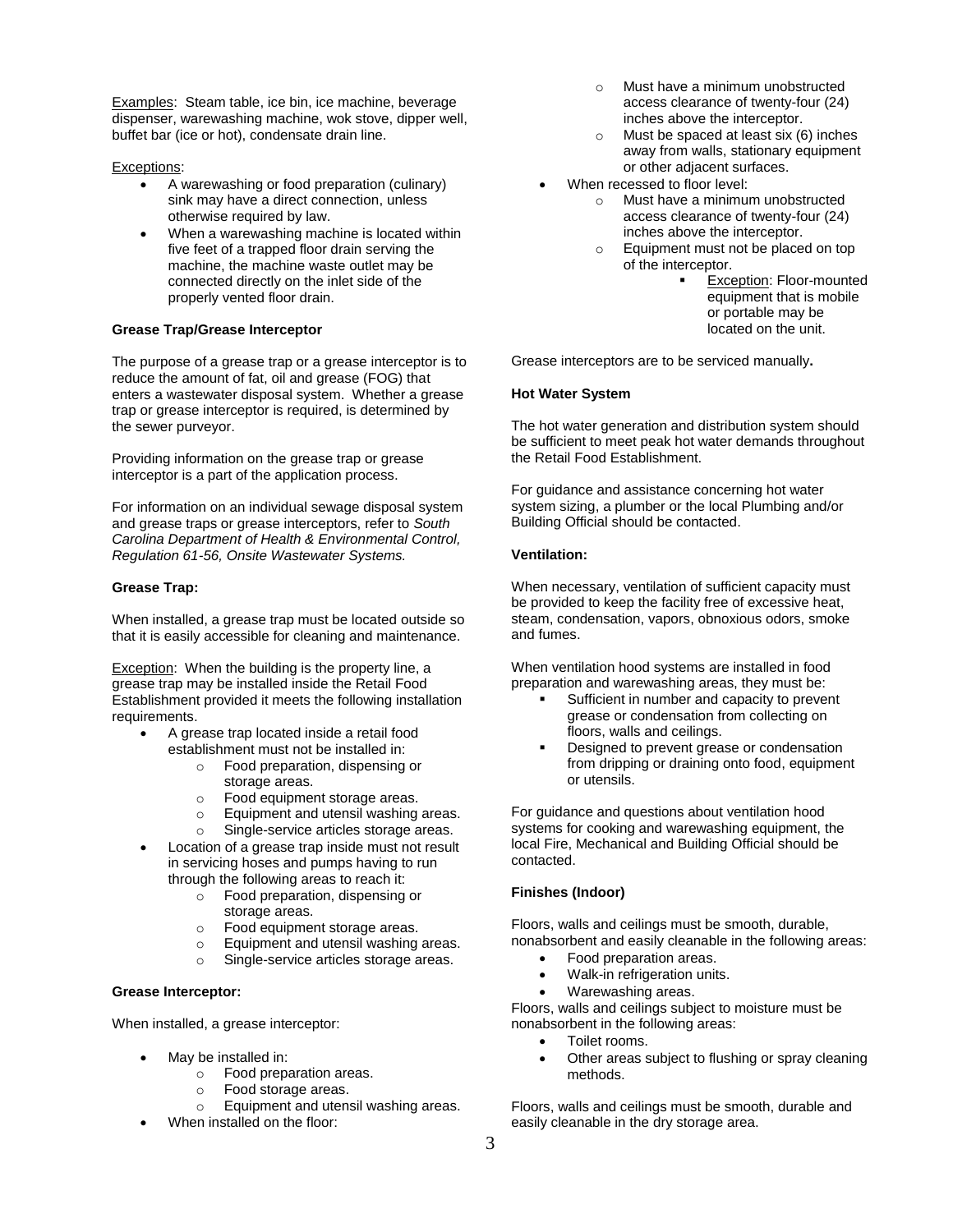## Suggestions:

- To test a material under consideration in areas where finishes are to be smooth, nonabsorbent and easily cleanable, spread mustard or ketchup on a sample and allow it to set for at least 30 minutes. Wipe and review the surface. Was a stain left on the surface? Did the ketchup or mustard collect in grooves, crevices or divots? Were chemicals and heavy scrubbing needed to clean the surface?
- To test a material under consideration in areas where finishes are to be nonabsorbent, put a few drops of water on a sample. Does the water bead or does it soak into the sample?

## Floors:

- Anti-slip floor coverings or applications may be used.
	- o Abrasive anti-slip finishes should be used in traffic areas only.
- Horizontal utility service lines and pipes may not be exposed on the floor.
- Floors that are to be water-flushed:
	- o Must be graded to a drain(s).
		- o Floor and wall junctures must be coved and sealed.
- Floors that are mopped or cleaned using methods other than water-flushing must:
	- o Be coved at the wall and floor junctures.
	- o Have junctures coved and closed to no larger than 1/32".

## Walls:

- Utility lines may not unnecessarily be exposed on walls.
- Indoor walls constructed of concrete, porous block or brick must:
	- o Be rendered non-porous and smooth so that the surface is like sheetrock.
		- Exception: Not required in dry storage areas.
	- o Have a nonabsorbent and easily cleanable surface.
- Areas subject to moisture must be nonabsorbent up to the highest leave of splash or spray.
- Studs may not be exposed in areas subject to moisture. This includes areas underneath food service and bar counters.

#### Ceilings:

- Utility lines may not unnecessarily be exposed on ceilings.
- Joists and rafters may not be exposed in areas subject to moisture.

#### **Finishes (Outdoor/Premises) Walking and Driving Surfaces:**

Must be surfaced with concrete, asphalt, gravel or other similar material that minimizes dusty

and muddy conditions and facilitates maintenance.

Must be graded to drain.

## **Refuse, Recyclables and Returnables:**

- Outdoor refuse, recyclables and returnables storage area:
	- $\circ$  Surface of refuse areas must be:
		- Constructed of smooth, durable and nonabsorbent material, such as concrete or asphalt.
		- Curbed and graded to drain to prevent the pooling of waste water.
		- o If an enclosure is provided, it must be constructed of materials that are durable and cleanable.
		- o Should have sufficient number and capacity of waste handling units to hold accumulation.
		- o Waste handling units:
			- Must be made of durable, cleanable and nonabsorbent materials.
			- When used for materials containing food residue must have tight-fitting lids doors or covers.
			- Drains must have drain plugs.
- On-site compactor, if provided must be installed so that:
	- o Debris accumulation is minimized.
	- o Attraction and harborage of insects and rodents are minimized.
	- o Cleaning around the unit can be performed easily.
- Indoor refuse, recyclables and returnables storage area, if provided must:
	- $\circ$  Meet floor, wall, and ceiling finish requirements specified in the Indoor (Finishes) section.
	- o Waste handling units and receptacles must be made of durable, cleanable and nonabsorbent materials.
	- o Have sufficient number and capacity of waste handling units to hold accumulation.
	- o Located separate from food, equipment, utensils, linens, and singleuse and single-service articles.
	- A receptacle that contains food residue, must be covered:
		- If the unit is not in continuous use.
		- When the unit has been filled.
- Cardboard and other packaging material that does not contain food residue may be stored outside without being stored in a covered receptacle provided:
	- o Materials are awaiting regularly scheduled pickup for recycling or disposal.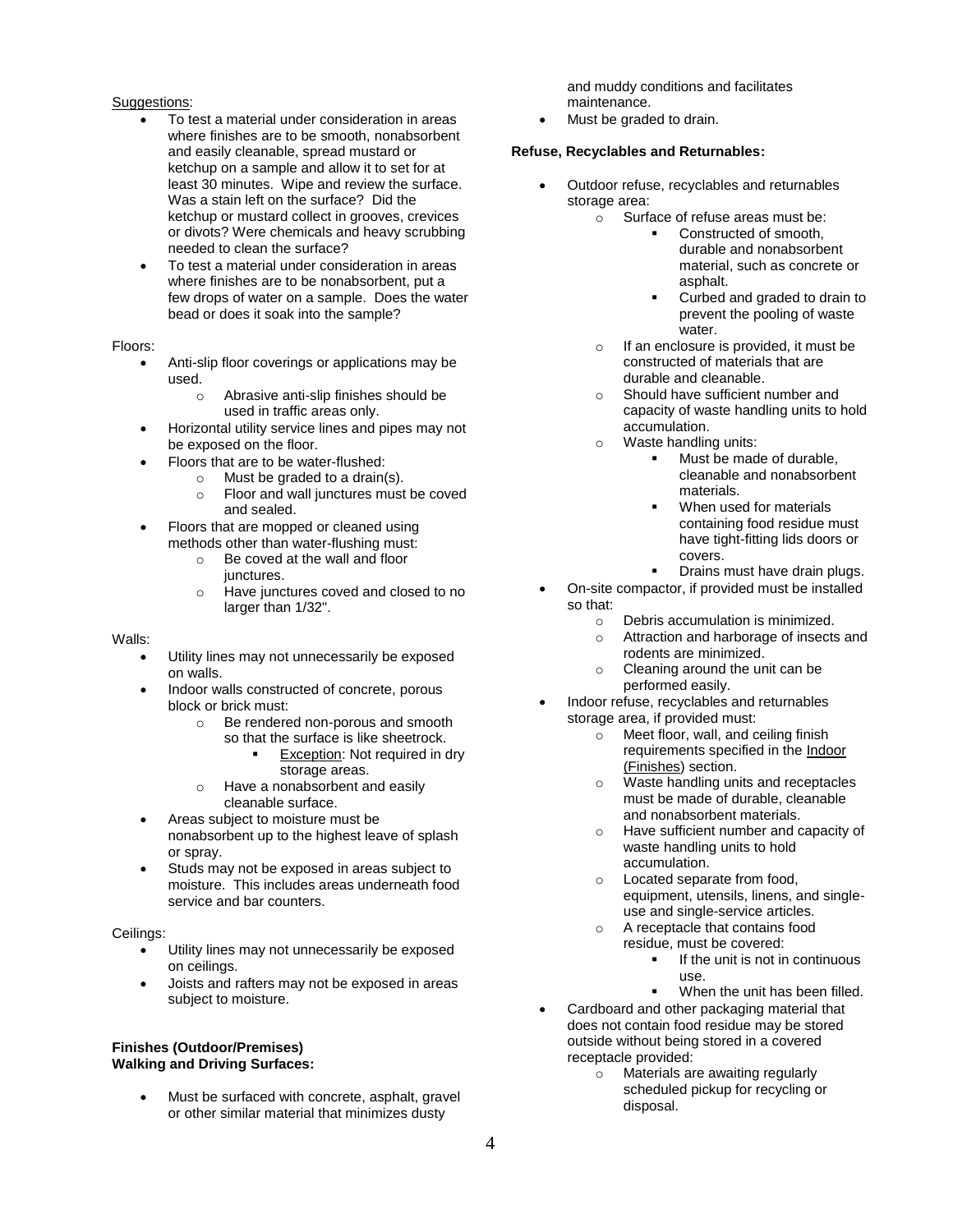- o Materials are stored so that it does not create harborage for rodents and insects.
- A redeeming machine for recyclables and returnables may be located in a packaged food storage area or a customer area provided:
	- o Food, equipment, utensils, linens, and single-use and single-service articles are not exposed to contamination from the machine.
	- o No health hazard or nuisance is created.

Providing refuse and grease disposal contractor information is a part of the application process.

## **Outer Openings/Pest Control:**

- Outer openings must be effectively protected from insect and rodent entry by:
	- o Filling or closing holes and other gaps along floors, walls and ceiling.
	- o Solid, self-closing doors.
	- o Closed tight-fitting windows.
	- o Screening (sixteen (16) mesh to one (1) inch) or effective air curtains. Used at doors and windows when there are ventilation needs.
- Insect devices designed to electrocute or stun flying insects must be:
	- $\circ$  Designed to retain the insect within the device.
	- o Installed so that they are not located over food preparation areas.

# **Lighting:**

Light bulbs must be shielded, coated or shatter-resistant in areas of:

- Exposed food; clean equipment, utensils, linens; or unwrapped single-service and single-use articles.
- Exceptions:
	- o Bulbs in areas used only for storing food in unopened packages that will not be affected by broken glass falling onto them and are capable of being cleaned of all glass debris are not required to be shatter-resistant or otherwise covered.
	- o Infrared or other heat lamp must be protected against breakage by a shield surrounding and extending beyond the bulb so that only the face of the bulb is exposed.

At least 50 foot-candles (540 lux) of light provided where:

- Employees are working with food.
	- Employees are working with equipment or utensils such as:
		- o Knives, slicers, grinders or saws.
		- o Anywhere else employee safety is a factor.

At least 20 foot-candles (215 lux) of light provided:

- Inside reach-in and under-counter refrigerators and similar equipment.
- At the surface of customer self-service buffet and salad bars.
- Where fresh produce or packaged foods are sold or offered for consumption.
- At 30" above the floor in:
	- o Areas used for handwashing, warewashing and equipment and utensil storage.
	- o Toilet rooms.

At least 10 food-candles (108 lux) of light measured at 30" above the floor provided in:

- Walk-in refrigeration units.
- Dry storage areas.
- Other rooms and areas during cleaning.

## **Toilet Rooms:**

- Toilet rooms:
	- o Must be conveniently located and accessible to employees during all hours of operation.
	- o That open directly into food preparation and operations areas must:
		- Be completely enclosed.
		- Have tight-fitting, self-closing doors.
		- Exception: Public access toilet rooms may have alcove entrances as approved by local building codes.
- A covered receptacle must be provided for toilet rooms used by females.
- Handwashing sinks must be located in or immediately adjacent to toilet rooms.

The path to toilet rooms provided for customer use may not travel through food preparation, food storage or warewashing areas.

# **Employee Designated Areas:**

Lockers or other suitable facilities for employee personal items must be provided and located in a designated area or room where contamination of food, equipment, utensils, linens, single-service and single-use articles cannot occur.

If employees are not allowed to take breaks in the dining area, a room or area designated for employee use must be provided in a location that protects food, equipment, utensils linens, single service articles, etc. from contamination.

If employees will routinely change their clothes in the establishment, dressing rooms or areas must be designated for that purpose.

# **Poisonous or Toxic Materials Storage (Chemicals):**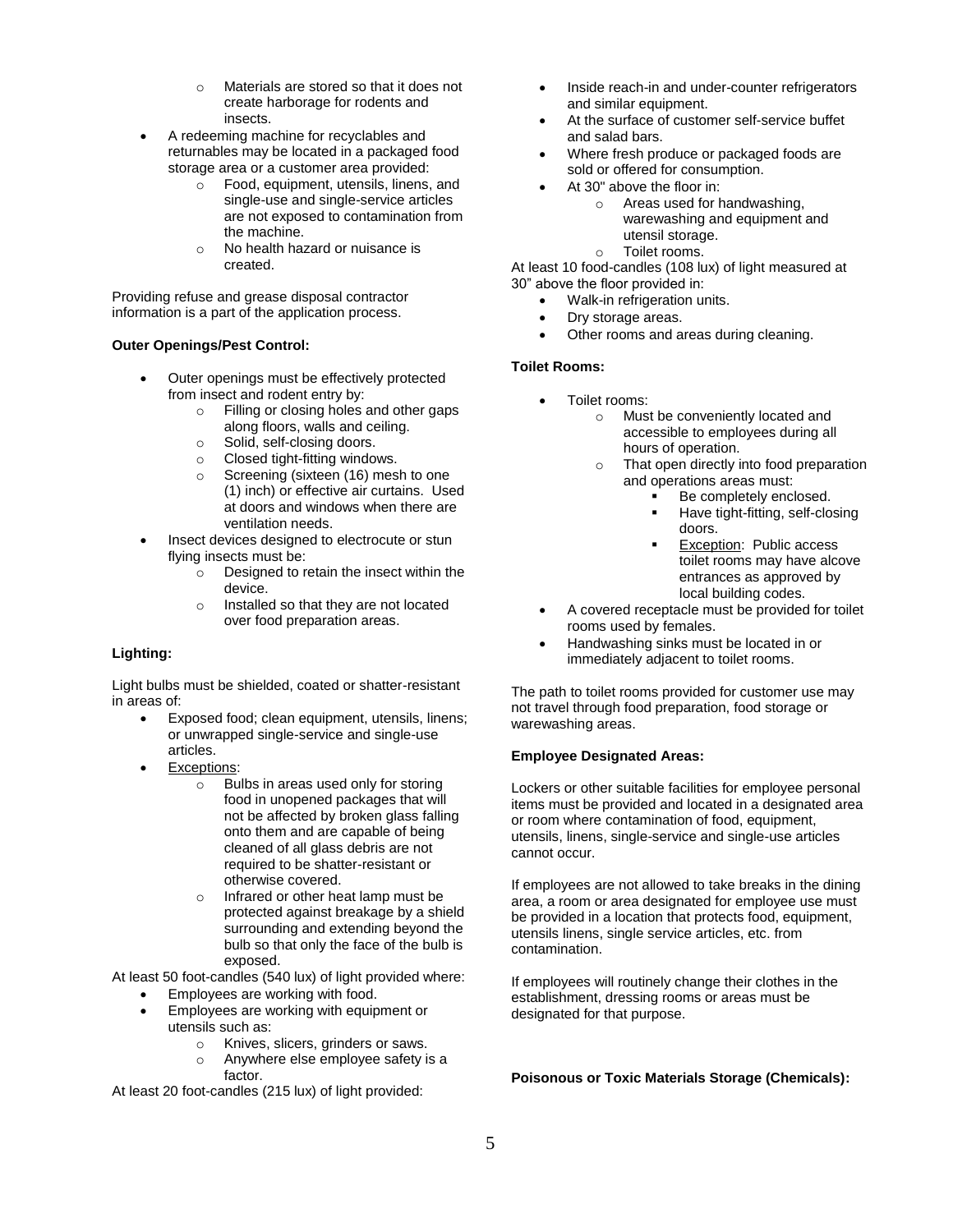- Original containers must have a legible manufacturer's label.
- Working containers used to store cleaners, sanitizers, or other poisonous or toxic materials taken from bulk containers must have a clear and individual label identified with the common name of the material.
- Chemicals and other cleaning supplies must be stored so that they cannot contaminate food, equipment, utensils, linens and single-service articles.
	- o This can be achieved by:
		- Providing spacing or partitioning.
			- Locating chemicals and other cleaning supplies in an area that is not above food, equipment, utensils, linens and single-service articles.
	- o Exception: Equipment and utensil cleaners and sanitizers may be stored in warewashing areas for convenience if they are stored to prevent contamination of food, equipment, utensils, linens and single-service articles.
- Only poisonous or toxic materials required in the day-to-day operation and maintenance of the facility, such as cleaning and sanitizing chemicals and chemicals used for insect and rodent control, are allowed in a retail food establishment.
	- o **Exception:** This restriction does not apply to poisonous or toxic materials offered for retail sale.
- A pesticide label must state that it is allowed to be used in a retail food establishment.
- Containers previously used to store poisons, toxic materials, chemicals or other cleaning supplies may not be used to store, transport or dispense food or beverages.

# **First Aid Supplies and Medicines:**

First-aid supplies and personal medicines located in the retail food establishment for employee use must be stored in a way to prevent contamination of food, equipment, utensils, linens and single service and singleuse articles.

- First aid supplies must be stored in a kit or a container.
- Employee medicines that require refrigeration must be stored as follows:
	- o Stored in a package or container.
	- o Package or container kept inside a covered, leakproof container.
	- o Covered, leakproof container identified as a storage container for medicines

#### **Temperature Measuring Devices (Thermometers):**

Food temperature measuring devices:

- When scaled only in Fahrenheit, it must be accurate to plus or minus two (2) degrees F in the intended range of use.
- When scaled in Celsius only or dually scaled in Celsius and Fahrenheit, it must be accurate to plus or minus one (1) degree C in the intended range of use.
- May not be constructed of glass unless it is encased in a shatter proof coating such as a candy thermometer.

Air and water temperature measuring devices:

- When scaled only in Fahrenheit, it must be accurate to plus or minus three (3) degrees F in the intended range of use.
- When scaled in Celsius only or dually scaled in Celsius and Fahrenheit, it must be accurate to plus or minus one point five (1.5) degrees C in the intended range of use.
- Exception: Placement of a thermometer to measure ambient air surrounding food is not required when it is not practical due to the design, type and use of the equipment.
	- o Examples: Heat lamps, cold plates, steam tables, bain-maries, insulated food transport containers, buffet and salad bars.

Temperature measuring devices inside or affixed to equipment:

- Hot and cold equipment used for TCS foods must be equipped with an integral or permanently affixed thermometer.
- Sensor of a temperature measuring device must be installed to measure at the warmest part of a mechanical refrigeration unit.
- Sensor of a temperature measuring device must be installed to measure at the coolest part of a hot food storage unit.

# **EQUIPMENT**

**All food service equipment, including any used equipment must meet NSF, BISSC** or other accredited American National Standards Institute (ANSI) commercial food equipment sanitation certification unless otherwise specified in R. 61-25**.** 

Food equipment used in the retail food establishment must bear the certification mark of the (ANSI) authorized organization that certified the equipment (e.g. NSF, UL, ETL, BISSC, CSA).

Following are some links that may help to confirm the equipment under consideration is certified and listed:

**NSF** – <http://info.nsf.org/Certified/Food/> **UL** – [http://database.ul.com/cgi](http://database.ul.com/cgi-bin/XYV/template/LISEXT/1FRAME/index.htm)[bin/XYV/template/LISEXT/1FRAME/index.htm](http://database.ul.com/cgi-bin/XYV/template/LISEXT/1FRAME/index.htm) **ETL** [http://etlwhidirectory.etlsemko.com/WebClients/ITS/DLP/](http://etlwhidirectory.etlsemko.com/WebClients/ITS/DLP/products.nsf/$$Search?OpenForm) [products.nsf/\\$\\$Search?OpenForm](http://etlwhidirectory.etlsemko.com/WebClients/ITS/DLP/products.nsf/$$Search?OpenForm) **BISSC** – [http://www.bissc.org/php/bissc](http://www.bissc.org/php/bissc-listing.aspx?list=company)[listing.aspx?list=company](http://www.bissc.org/php/bissc-listing.aspx?list=company)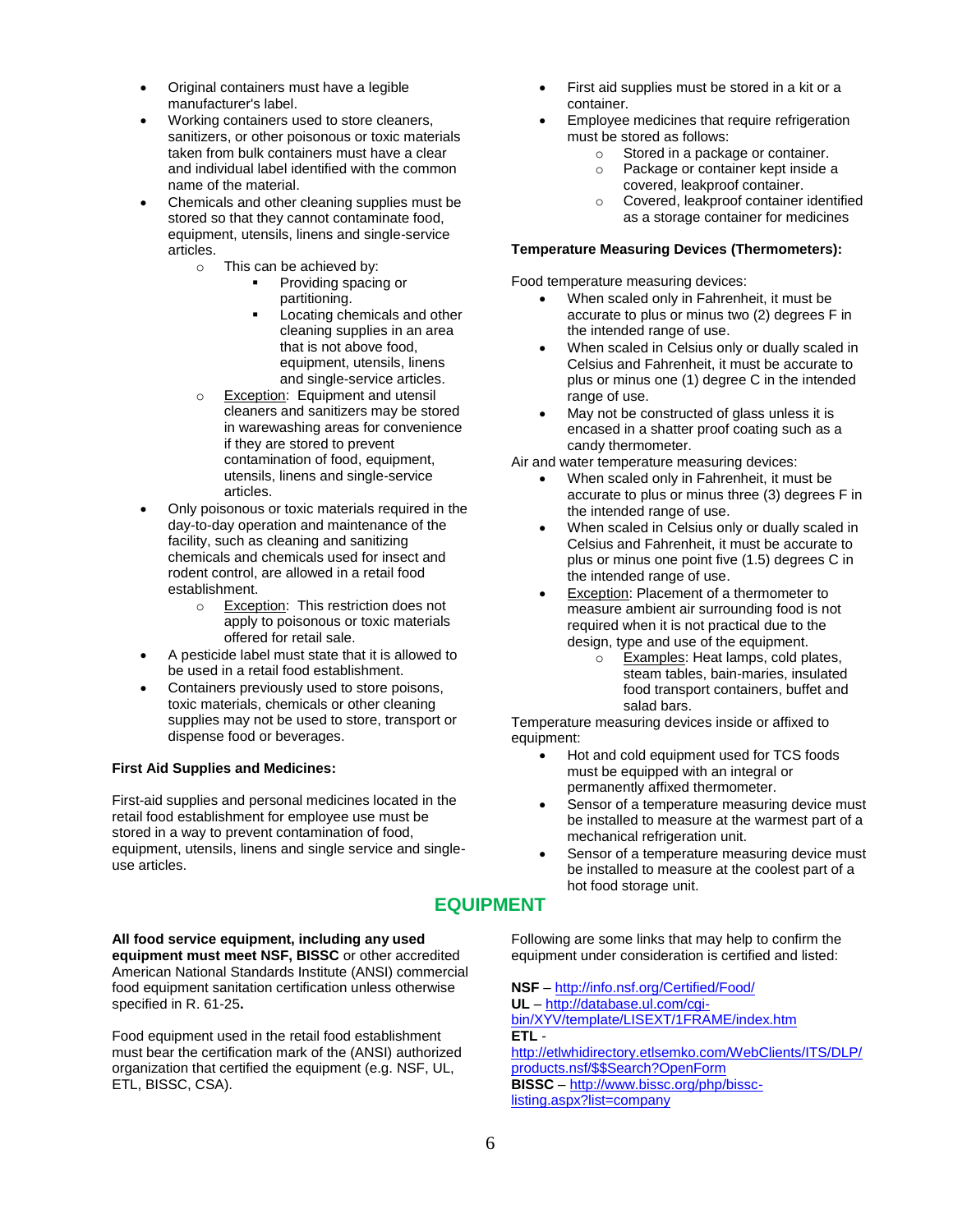Providing the equipment list (type, manufacturer and model number) is a part of the application process.

#### **Installation**

#### **Location:**

Equipment, a cabinet used for food storage, or a cabinet used to store cleaned and sanitized equipment and utensils, laundered linens, and single-service and singleuse articles may not be installed in the following locations:

- Under:
	- o Exposed sewer lines.
	- o Leaking automatic fire sprinkler heads.
	- o Lines on which water has condensed.
	- o Leaking water lines.
	- o Open stairwells.
	- o Any other source of contamination.
- In:
- o Locker rooms.
- o Toilet rooms.
- o Garbage rooms.
- o Mechanical rooms.

#### **Floor- mounted equipment:**

Easily movable equipment

- When equipment is installed on casters, flexible utility lines and/or quick disconnect couplings should be provided.
- Casters should be properly sized for the equipment served. Some manufacturers list casters as a standard feature; while other manufacturers may list casters as an option that can be ordered separately.
- Casters can be installed on most food service equipment, including ice machines.
- An equipment restraining cable may be used to limit movement of food equipment and protect gas hoses and/or electrical connections from damage or disconnection.

## Fixed equipment

- Spaced or sealed.
	- o Enough space should be provided to allow access for cleaning along the sides, behind and above the equipment.
	- o When access space cannot be provided or spacing of equipment is not practical, the equipment should be sealed to adjoining equipment or walls if the equipment is exposed to spillage or seepage.
	- o When not subject to spillage or seepage, equipment may be spaced from adjoining equipment, walls and ceilings no more than one thirty-second (1/32) inch.
- o Considerations:
	- An obstruction behind or between equipment such as a chase, a rigid utility connection or similar barrier may result in the need for additional spacing.
		- Fans on the back of equipment may result in the need for additional spacing.
- Elevated on legs or sealed.
	- o Equipment elevated on legs should provide at least six (6) inches of clearance between the floor and the equipment.
		- Exception: If no part of the floor under the equipment is more than six (6) inches from the cleaning access point, the clearance space may be four (4) inches. This does not apply to storage shelving.
	- o Equipment not installed on legs should be sealed to the floor.
- Skids designed for food equipment may be an acceptable alternative to casters.
- Note: Furniture skids, movers or slides are designed to facilitate moving **furniture.**

## **Counter-mounted equipment:**

## Easily movable equipment

Counter-mounted equipment is generally considered portable if it is small and light enough to be easily moved by one person. Easily movable means that the equipment can be lifted or slid across a table or counter to allow cleaning access underneath and behind the equipment. Also, to be considered portable, equipment may not have fixed utility connections.

## Fixed equipment

Food equipment, installed on a counter or table, that is not easily movable because of size, weight or rigid utility connections should be installed in one of the following ways:

- Elevated on legs or sealed.
	- o Counter-mounted equipment elevated on legs should provide at least four (4) inches of clearance between the table and the equipment.
		- Exceptions:
			- Clearance may be three (3) inches if the horizontal distance of the table top under the equipment is no more than twenty (20) inches from the cleaning access point.
			- Clearance may be two (2) inches if the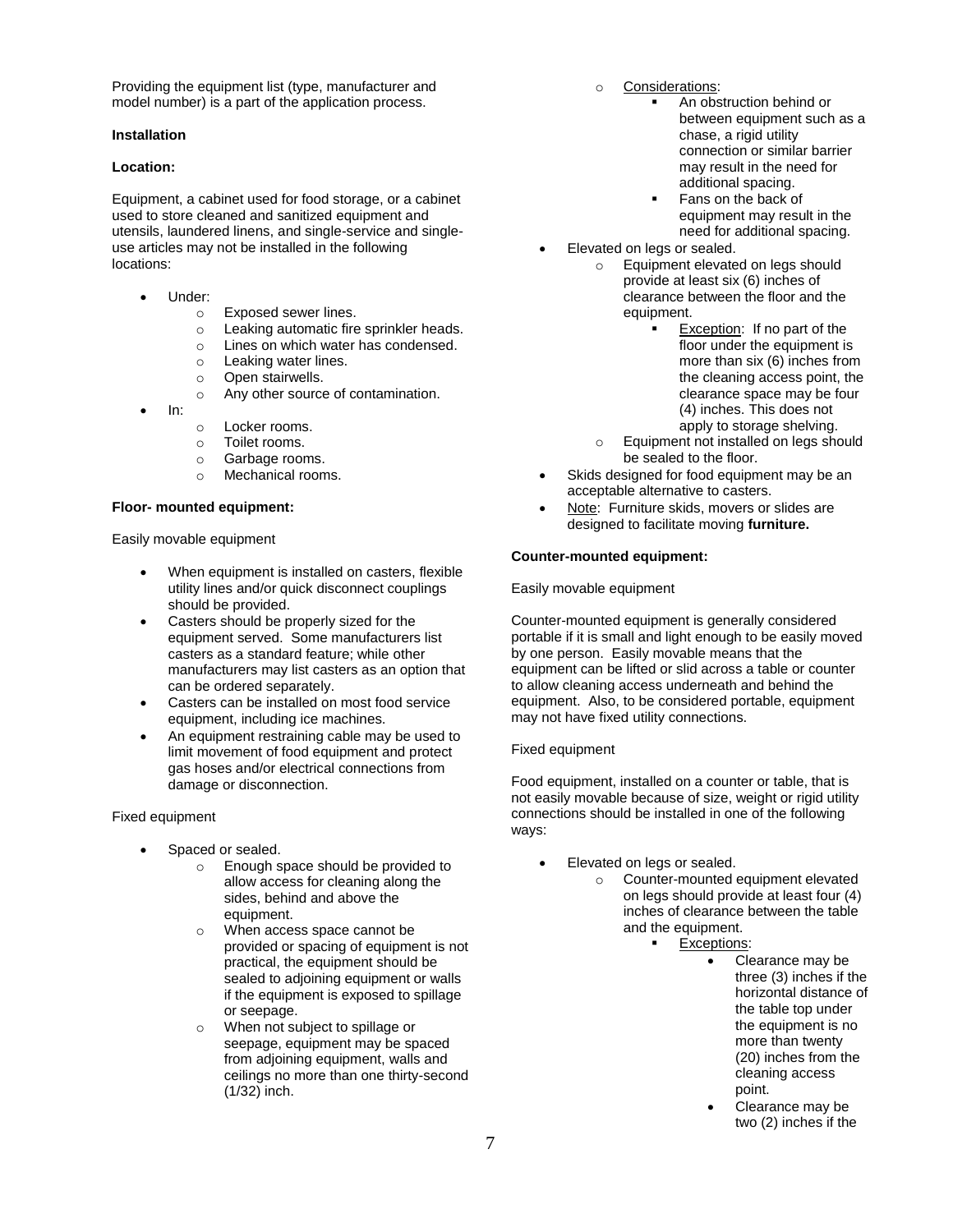horizontal distance of the table top under the equipment is no more than three (3) inches from the cleaning access point.

o Counter-mounted equipment not installed on legs should be sealed to the table or counter.

## **Protection for Foods on Display (Food Guards, Sneeze Guards)**

When food is on display at a counter, service line, buffet or salad bar, devices such as food guards (sneeze guards) or display cases are to be used to protect food from contamination.

Food guards (sneeze guards) and display cases are not required for:

- Whole, raw fruits and vegetables that are intended for hulling, peeling or washing by the consumer before consumption.
- Nuts in shells.
- Packaged foods.

## **Considerations**

- When tray slides are provided on self-service equipment, sneeze guards may require adjustments to be effective.
- On buffet style food service equipment, food should not be displayed more than 30-inches from the serving side of the counter to prevent contamination.

# **Equipment and Utensils**

Equipment, utensils, and single-service and single-use articles must not transmit odor, color, taste, or cause contamination of food.

Multi-use utensils and food contact surfaces must be constructed from materials that are:

- Durable and corrosion-resistant under normal conditions of use.
- Smooth, easily cleanable and nonabsorbent.
- Resistant to pitting, chipping, crazing, scratching, scoring, distortion and decomposition.

Single-service and single use articles must be constructed from materials that are clean and safe.

For guidance on acceptable materials see R. 61-25, Chapter 4 – Equipment, Utensils and Linens.

## **Cleaning and Sanitizing Equipment and Utensils**

A mechanical or manual warewashing operation must be designed and sized to accommodate the cleaning and sanitizing of the equipment and utensils that are to be used.

A commercial mechanical warewasher and all other warewashing equipment must meet NSF/ANSI, or other accredited ANSI commercial food equipment sanitation certification.

## **Manual Warewashing (Utensil Sink)**

A manual warewashing operation involves the following:

- Washing, rinsing and sanitizing sink compartments are to be large enough to accommodate immersion of the largest equipment or utensils.
- Drainboards must be self-draining.
- Drainboards, utensil racks or tables large enough to accommodate all soiled and cleaned items that may accumulate during hours of operation provided.
- Hot water of at least 110°F is to be maintained in the wash compartment.
- Chemical sanitization requires:
	- o Contact time of chemical must be consistent with its EPA-registered label use instructions.
	- o Chemical test kit provided must accurately measure chemical concentration.
		- **Chlorine** 
			- Quaternary Ammonium
			- **Iodine**
			- **Other**
			- (specify)\_\_\_\_\_\_\_\_\_\_\_\_\_\_\_\_\_
- Hot water sanitization requires:
	- o Hot water of at least  $171^{\circ}F$  (77 $^{\circ}C$ ) maintained at the sanitizing compartment of the sink.
	- o Built in temperature measuring device (thermometer) for sanitizing compartment.
	- o Dish basket or rack provided.
- Providing a temperature measuring device.
- Exception: Fixed equipment that is too large to be cleaned in the utensil sink, such as band saws, slicers or mixers are subject to manual **inplace** cleaning, rinsing and sanitizing.

Providing information on the manual warewashing operation is a part of the application process.

## **Mechanical Warewashing**

When installed, providing information on the mechanical warewashing operation is a part of the application process. The following is required for a mechanical warewashing operation:

- Must operate per manufacturer's affixed data plate and other manufacturer's instructions.
- Data plate must be positioned so that it is accessible and must be readable.
- Drainboards must be self-draining.
- Drainboards, utensil racks or tables large enough to accommodate all soiled and cleaned items that may accumulate during hours of operation provided.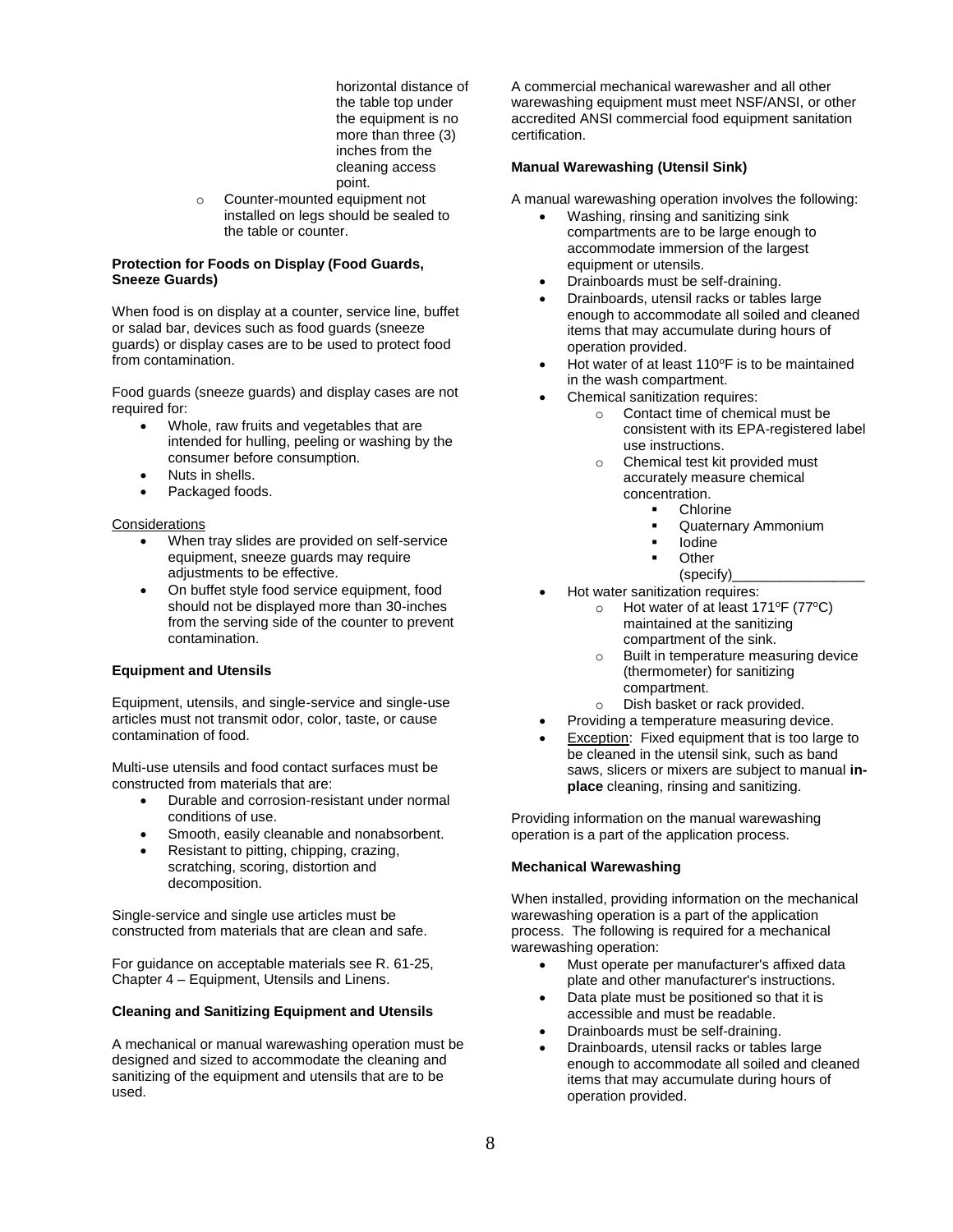- A pre-rinse sink provided for removing gross food particles and when necessary to soak utensils, and/or a pre-wash cycle provided as part of the warewashing machine operation.
- On a conveyor or flight-type warewasher, curtains provided and properly installed.
- Hot water sanitization requirements:
	- o Flow pressure on the final rinse must be in the range specified by the manufacturer, but may not be:
		- Less than 5 psi (pounds per square inch).
		- Greater than 30 psi.
	- o Pressure reducing valve (PRV) must be designed to regulate water pressure of the final rinse between 5-30 psi.
	- o Pressure gauge provided to measure final rinse pressure (see range specified above).
	- o PRV valve and pressure gauge not required on a pumped final rinse warewashing machine.
- Chemical sanitization requirements:
	- o Contact time of chemical must be consistent with its EPA-registered label use instructions.
	- o Chemical test kit provided must accurately measure chemical concentration.
		- Chlorine
		- **Iodine**
	- o Water temperature may not be less than  $120^{\circ}$ F.
- Exception: Equipment such as a frozen dessert machine may be designed with a mechanical clean-in-place (CIP) system that cleans and sanitizes the inside components of the unit.

# **Handwashing Sinks**

Handwashing sinks must be:

- Located and maintained so that they are accessible and will allow convenient use by employees in food preparation, food dispensing and warewashing areas.
	- o Handwashing sinks recessed under counters or between pieces of equipment are examples of inaccessible installations.
	- o Barriers to access, such as speed rails should not be installed in front of handwashing sinks.
	- o Handwashing sinks should be installed at a distance to prevent splash from hand washing contaminating food, food contact surfaces or food storage containers. When this is not possible a barrier to prevent possible contamination should be installed.
- Located in or immediately adjacent to the toilet room(s).
- Provided with:
	- o Hot water at least  $100^{\circ}F(38^{\circ}C)$ through a mixing valve or combination faucet.
	- o Handwashing soap (cleanser).
	- o Hand drying (e g. paper towels, hand drying device).
	- o A waste receptacle if disposable towels are provided.
	- o Handwashing signage at sinks used by employees.

# **Service Sink (mop sink, can wash)**

A service sink or curbed facility must be provided and conveniently located for the:

- Disposal of mop water and similar liquids.
- Cleaning of mops and similar wet floor cleaning tools.

Recommendation: The installation of a floor mounted service sink minimizes the height of splash and potential damage to the service sink basin from the lifting of a heavy mop bucket.

## **Water Fixtures**

Identifying the water fixtures needed to operate the facility will assist in:

- Determining sinks needed for handwashing, cleaning equipment & utensils and maintaining the retail food establishment.
- If needed, identifying sinks for food preparation.

When considering types and quantities of sinks needed for the operation of the facility note the following:

- A warewashing sink, food preparation sink or service sink may not be used for handwashing.
- Handwashing sinks are to be used for handwashing only.
- Handwashing sinks, food preparation sinks and warewashing equipment may not be used for the disposal of mop water and similar liquid waste, the cleaning of maintenance tools, or preparation or holding of maintenance materials.
- A toilet or urinal may not be used as a service sink.

# **Clothes Washers and Dryers**

If work clothes and linens are to be laundered on the premises a mechanical washer and dryer are required. A mechanical washer and dryer are not required when laundering is limited to wiping cloths.

When installed the washer and dryer must be located:

- Away from exposed food, clean equipment, utensils and linen; and unwrapped singleservice and single-use articles.
- So that they are protected from contamination.